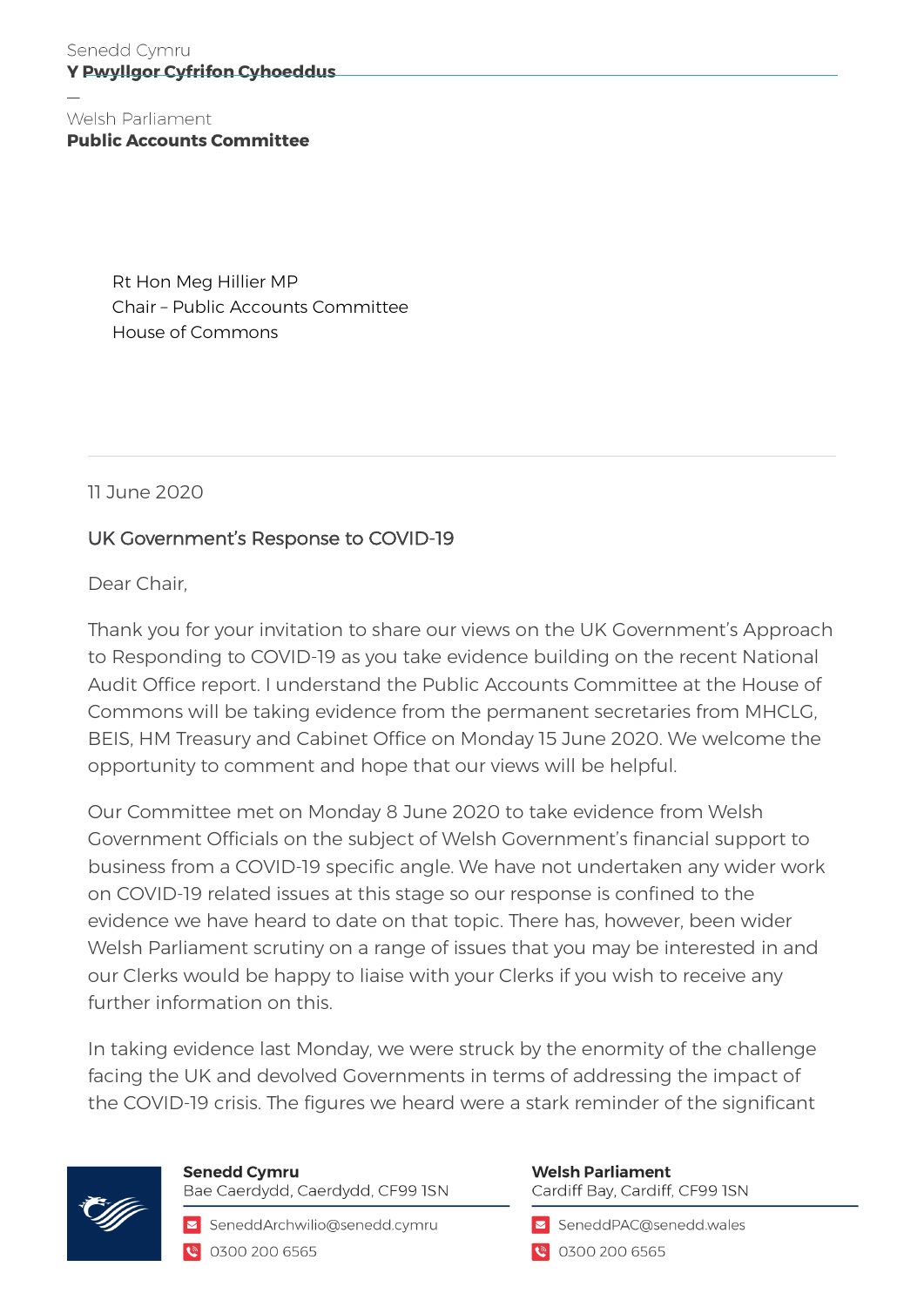economic damage arising from COVID-19 and the long term work that will be needed to deliver economic recovery.

We heard that in Wales, the Welsh Government has deployed around 2.5% of Welsh GDP in terms of the amount of funding pumped into supporting the Welsh economy, the potential for even more significant job losses than we are seeing already from the Welsh economy, and 80% of Welsh Businesses drawing down financial support either from the UK or Welsh Governments. It was particularly sobering to hear that 66% of businesses in Wales who responded to a recent Office for National Statistics survey have experienced a fall in turnover outside of normal range in the period 20 April – 3 May. This is a higher percentage than in the rest of the UK.

We also noted the additional pressures arising from Brexit and implications this will have during COVID-19 recovery, not to mention the risk of further peaks that might require lockdown measures to be revisited.

Specifically, in terms of the UK Government's response to COVID-19, there were a number of issues arising from our evidence session that we wish to share with you and these are detailed below. There is also a [draft transcript](https://record.senedd.wales/Committee/6351) of the meeting available should you wish to refer to it.

### Inter Government communications

We note that the Welsh Government's response to the Welsh Affairs Select Committee **[inquiry into the Welsh economy and COVID-19](https://committees.parliament.uk/committee/162/welsh-affairs-committee/news/146112/welsh-affairs-committee-launches-new-inquiry-into-the-welsh-economy-and-covid19/)** acknowledges some positive examples of communication with the UK Government.

However, the Welsh Government's submission also raises some concerns about engagement in certain areas. Citing the business rates relief scheme as one example, the Welsh Government has noted that it would have been useful to have had more notice to determine whether it was feasible or desirable for the Welsh Government to adopt the same approach.

The evidence we heard was consistent with this. Communication between Welsh and UK Governments has been positive but there have been some examples where Welsh Government officials would have appreciated more notice of what was coming. However, it was also highlighted to us that part of this issue arises from the speed with which everyone is working and part of it, has been in respect of HM Treasury not wanting to give too much information out more generally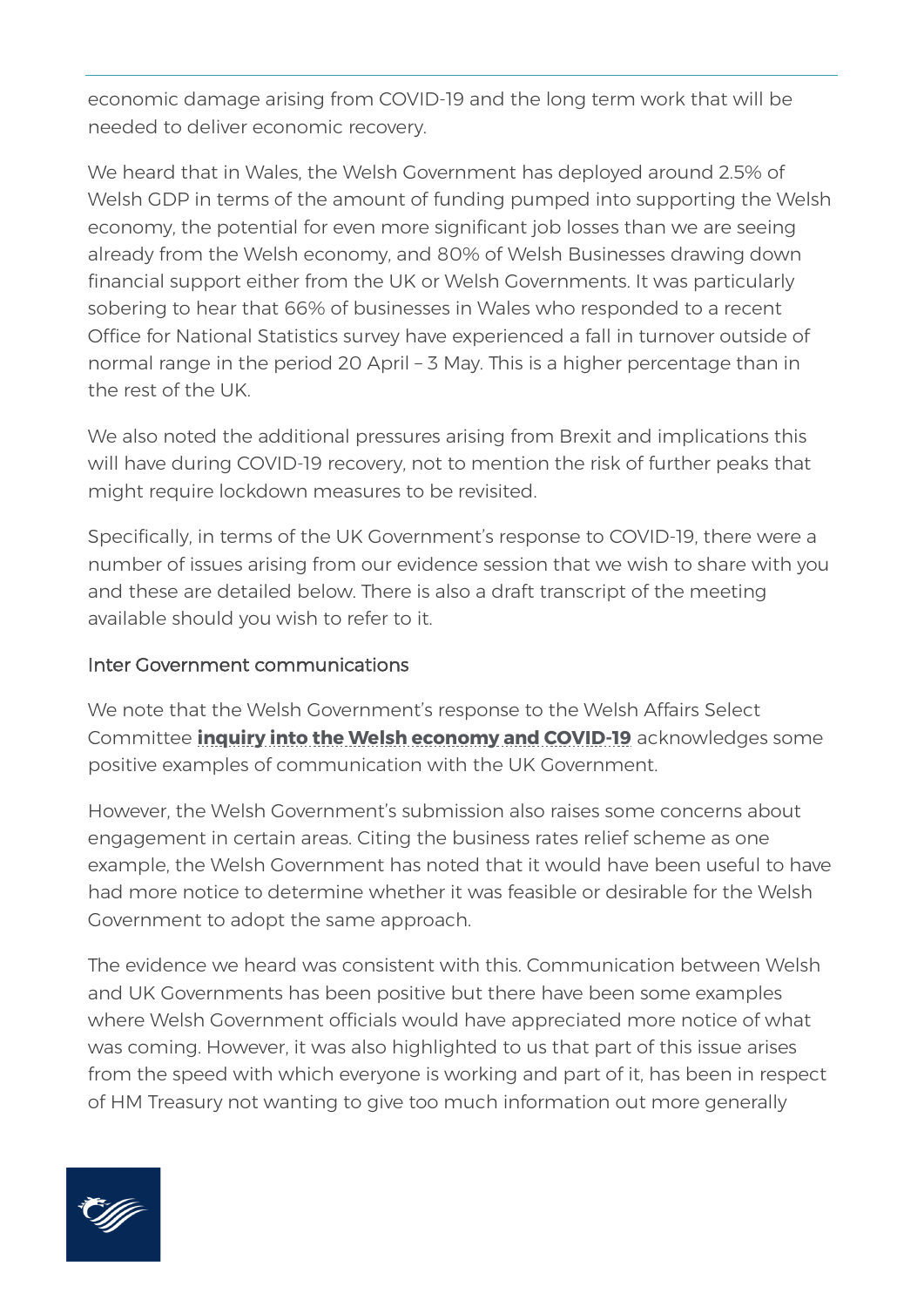around potential market-making measures. That would be as true for some Whitehall departments as it would be for the devolved administrations.

This positive dialogue must continue and will be of increasing importance as future developments relating to UK Government support to key industries in Wales unfold. We would expect that communication on both sides remains clear and that plans and decisions are communicated in an open manner and with as much notice as possible.

We would also like to emphasise the importance of sharing information between governments to avoid any risk of double funding for similar purposes, with businesses potentially taking on too much debt, and to manage fraud risks.

We believe it is also important for the Welsh Government to have sight of what financial support has been given by the UK Government to businesses in Wales in order to inform the targeting of on-going Welsh Government support.

This links to an issue raised recently by the Welsh Parliament's Economy, Infrastructure and Skills (EIS) Committee as part of its inquiry into the Impact of COVID-19. The EIS Committee were interested in the Minister for Transport, Economy and North Wales' desire to have disaggregated data on the high street banks' administration of COVID-19 emergency loans.

In its [report,](https://senedd.wales/laid%20documents/cr-ld13213/cr-ld13213%20-e.pdf) the EIS Committee has recommended that the Welsh Government should publish a list of any indicators that the UK Government, or other bodies, should be reporting on at a Wales level and how the Welsh Government would deploy this information in recovery planning.

We heard evidence about the constraints on the Welsh Government of not having access to HMRC data. Having access to this data would make it easier for the Welsh Government to verify individuals and businesses that have applied for support. We also heard that HMRC do not allow any department, including BEIS, to have access to their data set.

# **Capacity**

We are concerned about the capacity of Welsh Government to manage its response to the current situation from an economic policy perspective while at the same time managing the issues that are fast approaching regarding EU transition.